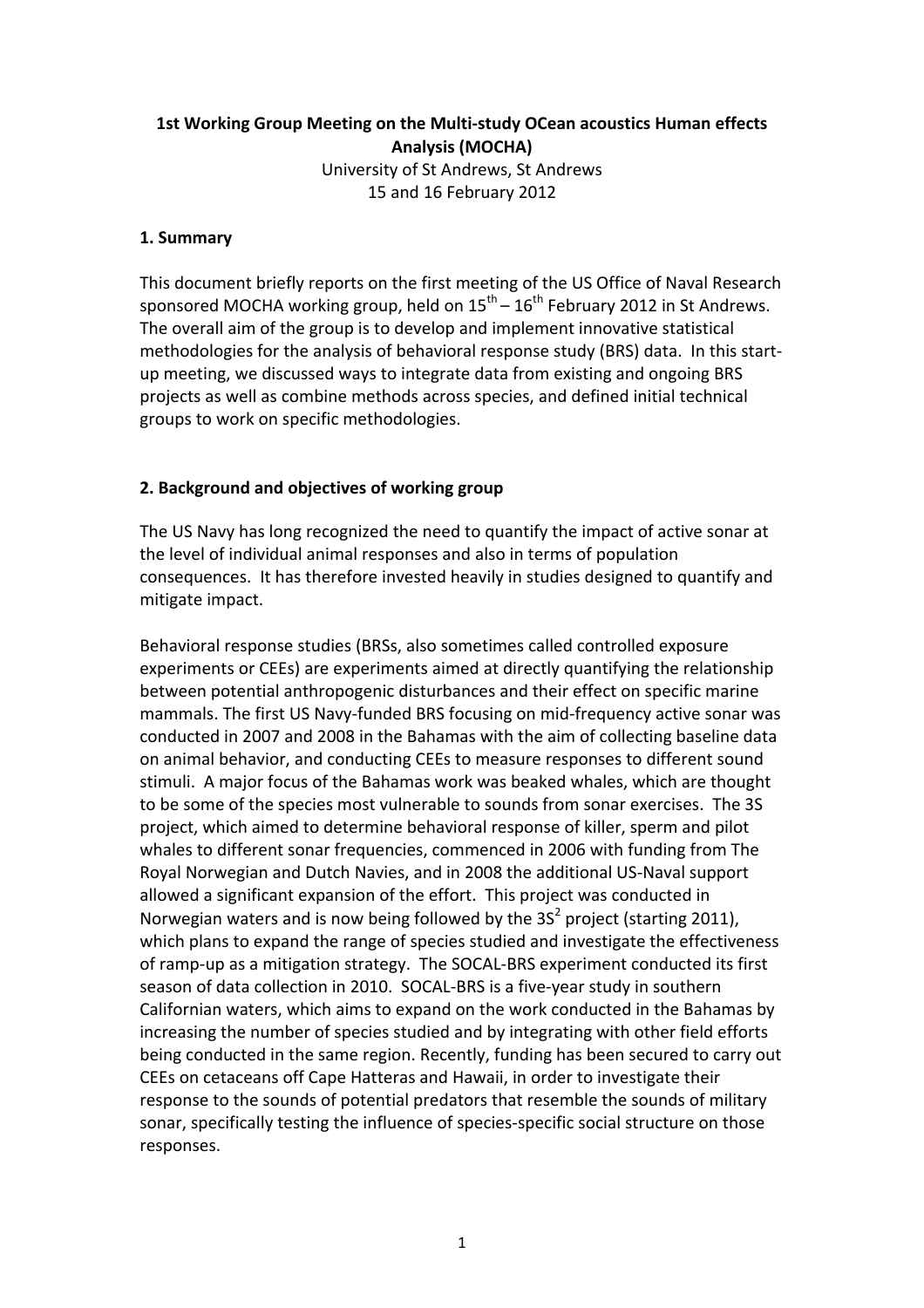BRSs are an important approach for studying the short-term response of animals to potential stressors and offer a direct measure of the effect of sound on behavior. In a BRS, focal animals are identified and their behavior monitored using visual observations, passive acoustics and attachment of animal-borne tags. A sample of animals is exposed to a stimulus, such as a potentially disturbing sound sequence, and their response monitored. Diverse experimental protocols have been employed, such as escalating the dose until a response is observed, using various stimuli, exposing the same animal multiple times and varying the context of the experiment (such as the animal's behavior before the experiment or the path of the source vessel). Care is taken to ensure the experimental animals are not unduly stressed, for example by ceasing the stimulus as soon as a response is detected, or if any potentially dangerous responses are observed. Various measurements are recorded, including location (in 3D) through time, acoustic behavior, behavior at the surface, etc.

Typically the first stage of analysis of BRS data is to synthesize the observational data to determine whether there was a response or not (or the magnitude of any response) and at what level of dose. Secondly, results from individual exposures may be analyzed together to estimate a (context-specific) dose-response function. Both stages are fraught with practical difficulties. At the first stage, it is not clear how best to combine the diverse input metrics (such as position, orientation, swim speed, dive time, social configuration and surfacing behavior) all measured through time, into a single measure of response, or indeed whether this is desirable. At both stages, analyses need to account for dependencies in the data, because many measurements are taken in close succession on the same subjects. The same subjects may also be exposed multiple times. While there are many measurements on each subject, there are few exposures in total, and often even fewer individual subject animals. Analysis approaches based on traditional statistical hypothesis testing and estimation have typically been employed; however these have restrictive assumptions and their statistical power is often very low. This has the undesirable effect that only studies on species showing the clearest responses are likely to provide statistically significant results that are easily publishable. This can lead to a potential bias in published effect levels, such that animals are thought to be more sensitive on average than is actually the case.

The overall objective of this project is to develop and implement innovative statistical methodologies for the analysis of behavioral response study data. The focus is on studies funded by the US Navy to investigate the effect of mid-frequency active sonar. These include the Sirena sonar trials on sperm whales, Bahamas BRS, SOCAL BRS, Norwegian 3S and 3S2, Cape Hatteras EK60 experiments and Cape Hatteras and Hawaiian killer whale BRS. A working group format was adopted, bringing together researchers undertaking BRS studies and statisticians specializing in the analysis of biological experiments of this kind with the aim to maximize the inferences that can be drawn from current and ongoing studies as well as to provide advice on future studies. This approach enables us to complement and enhance the analytical work already being undertaken, as well as to be flexible and incorporate new ideas as they arise in working group sessions.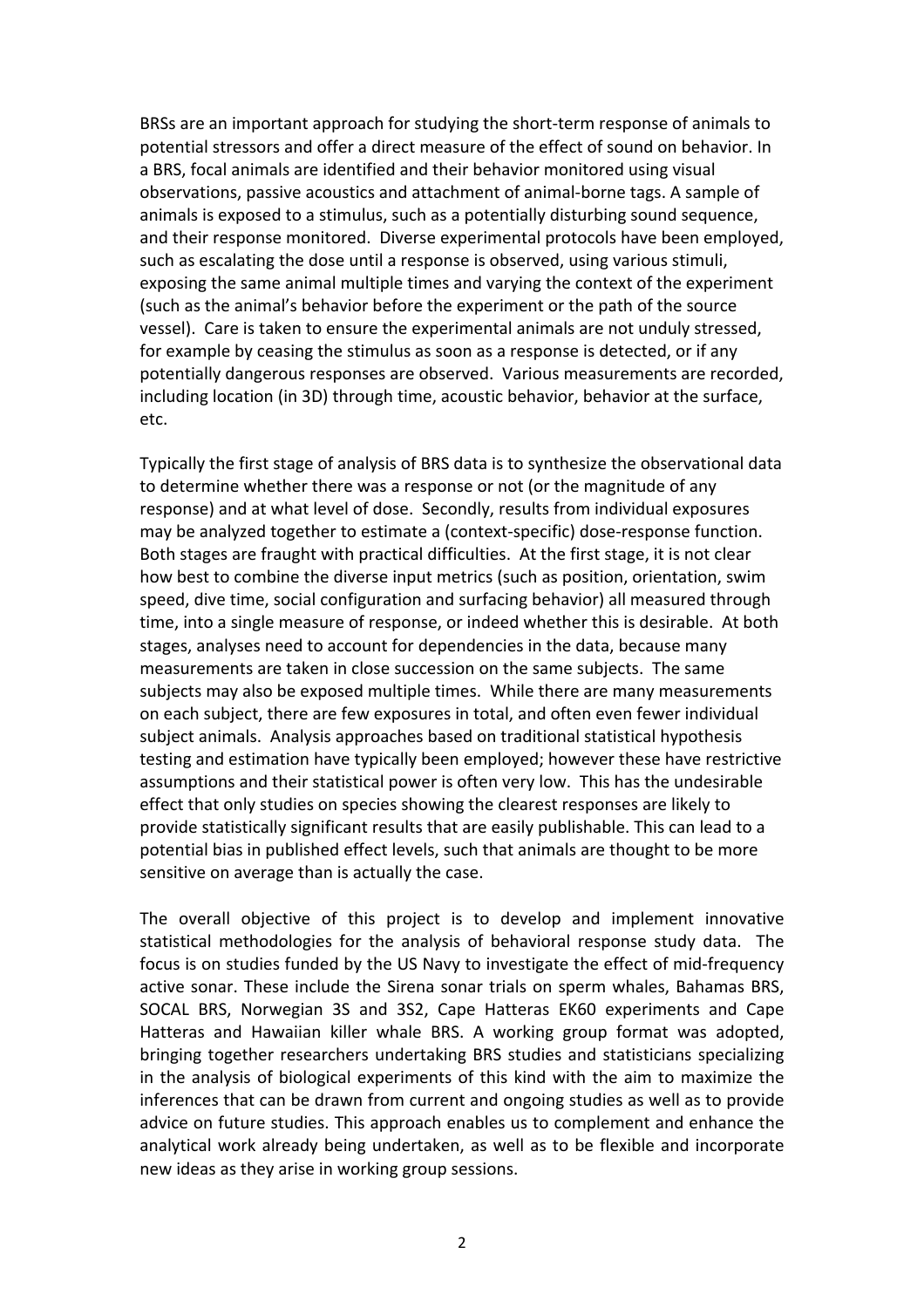The project has four specific objectives.

- 1. Improve methods for combining diverse behavioral measures into metrics of behavioral response. Consideration will be given to obtaining metrics that can be linked to biological consequences. The group will consider the strengths and limitations of the various possible behavioral measures, and provide recommendations on appropriate behavioral measures and metrics for future studies.
- 2. Improve methods for estimating dose-response functions for individual studies. This involves both developing and applying cutting-edge statistical methods, as well as considering what contextual variables in addition to acoustic dose can be incorporated into the analysis. The output will be improved estimates of response curves (with uncertainty) for each study.
- 3. Combine information across studies and species ("meta-analysis"), making use of expert biological opinion, to make predictions about taxa and contexts not yet studied. Differences in methods/protocols between studies will need to be accounted for. A component of this objective is to quantify the similarity/dissimilarity between species, placed into functional groups.
- 4. Based on the above, determine where major uncertainties still lie, and hence suggest where future experimental effort might be applied most fruitfully (through sensitivity analyses).

The first working group meeting took place in St Andrews between the 15<sup>th</sup> and 16<sup>th</sup> February 2012. This was the start-up meeting of the project and so involved all parties and included an overview of each BRS project, focusing particularly on the protocols used and metrics measured, and discussion of how to integrate data and results across projects. Participants in the February 2012 meeting are listed in Appendix 1.

## **3. Summary of first working group meeting**

The first working group meeting started with a review of the main Behavioural Response Studies that have been conducted to date and included presentations about the availability of data from a range of sources, including opportunistic studies, as well as presentations on the main BRS projects: BRS Bahamas, BRS SOCAL, 3S and 3S2 and Cape Hatteras.

This allowed the group to then discuss the main methodological and taxonomic differences/similarities across studies. Whilst there has been considerable consistency in the technologies employed across all the BRSs, there have also been a range of important differences that need to be understood if data is to be collated and compared across studies. The most obvious difference is geographical location, resulting in differences in bathymetry, distance to coastline, sound propagation properties and prey availability (i.e., motivation to remain in area). In addition, the species that have been used in CEEs have varied both within and across studies. Differences also include sound types, sound frequencies, exposure durations, position/direction/movement of source relative to animal and distance to animal.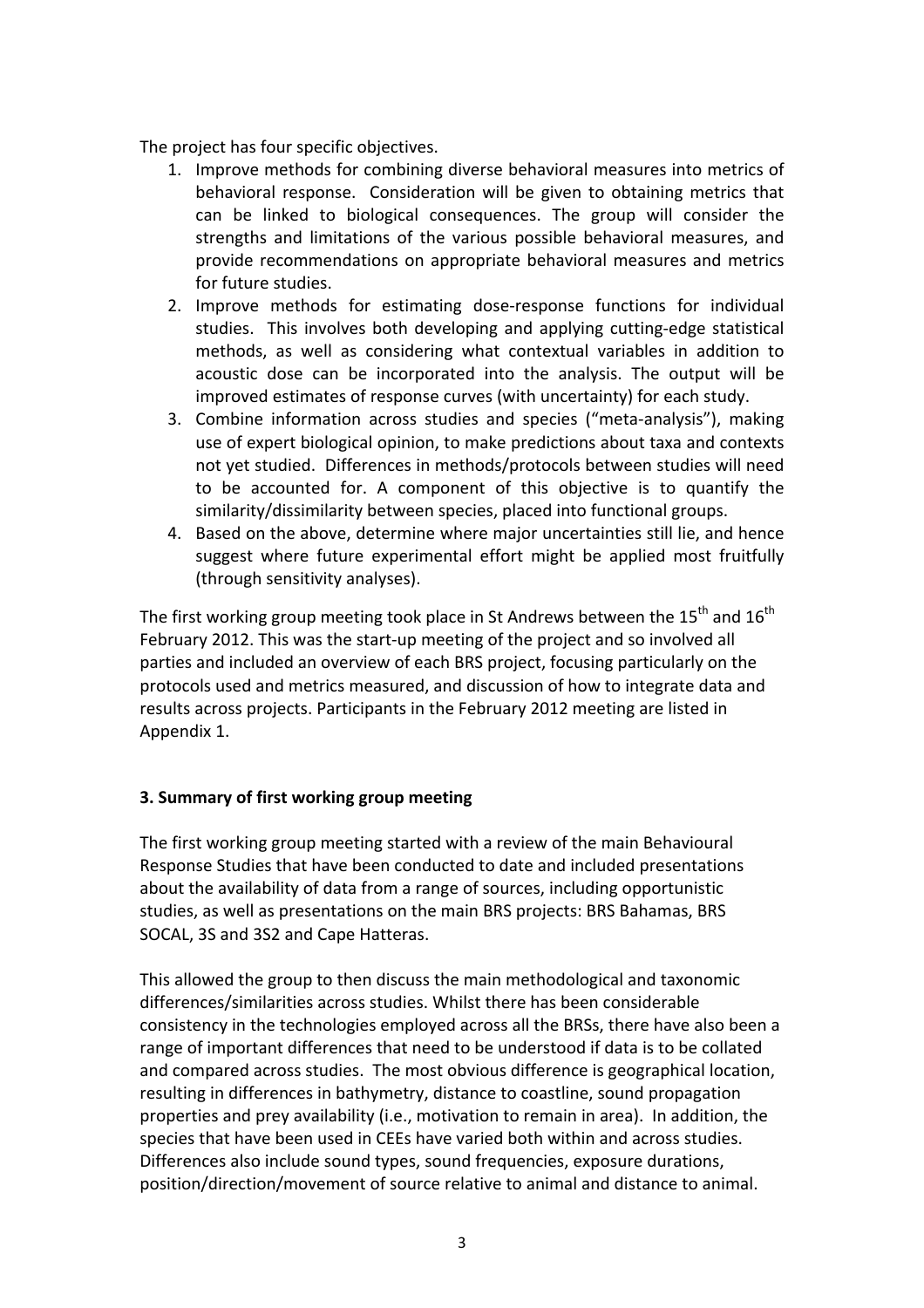The group generated a list of contextual variables that need to be considered when combining data across taxon, trials and projects. A table was created based on this list to be populated for each exposure trial (Table 1, Appendix 2); this was identified as one of the first important tasks of the MOCHA project.

One of the characteristics of BRS data from each exposure is the diversity of metrics available, such as position, orientation, swim speed, dive time, social configuration and surfacing behavior. Within each BRS, methodologies have been applied to combine diverse behavioural metrics to characterise the behaviour of exposed animals and identify changes in it. Examples of analysis used include Principal Component Analysis approach used by the BRS SOCAL team or Mahanalobis distance metric used by the 3S team. The group discussed how to best combine these metrics, mainly in relation to the interpretation of output from the various metrics and the importance of understanding the broader consequences of responses identified.

Generally, participants agreed that it was important to relate behavioural changes to fitness consequences, and one possible avenue to investigate responses of other animals in the area would be to combine Dtag data with surface observations, particularly observations of conspecifics. However, the group recognised that the complexity in fitting models such as the bottlenose dolphin PCAD model was beyond the scope of MOCHA.

The 3S project presented the work it has been undertaking in developing doseresponse curves. These rely on identified points of change in behaviour to estimate the dose at which animals responded. The results from 3S show that there can be a great deal of within-whale variation in response thresholds, when the same animal is exposed multiple times. A discussion followed where the group looked at different options to improve the model fitted to the dose-response curve that could be applied across all studies. The group considered integrating contextual variation, as this could explain some of the between and within-whale variation, associating dose with severity (incorporating expert opinion) rather than a binary response as used now, and parameterising models with timeline and severity data. Although doseresponse curves do not relate behavioural changes to fitness consequences, the group felt that dose-response curves are still important outputs from these studies and needed by the community, particularly regulators. For example, they can be useful in describing the spatial extent of exposure and understanding the zone of influence. However, care should be taken with the definition of dose because received level could be interpreted very differently in a quiet versus noisy environment, suggesting that it would be important to take ambient noise measurements into account.

It was agreed that the MOCHA project should move forward simultaneously exploring the two approaches, by developing dose-response functions and looking at the change-point analysis (e.g., PCA and Mahalanobis). MOCHA Technical Groups were setup to develop these methodologies further (Appendix 3).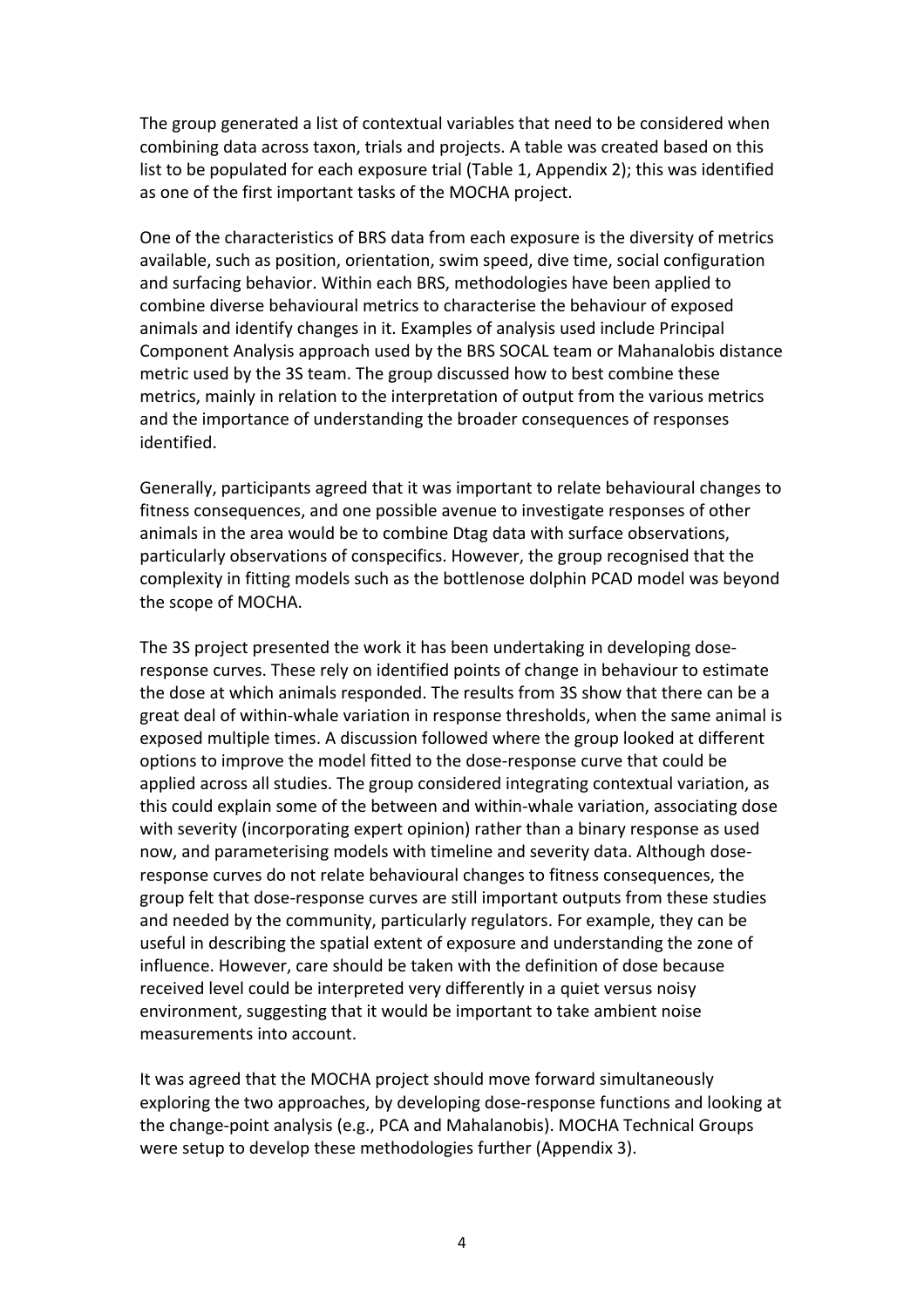The group discussed methods to combine results across studies, particularly focusing on the aim to combine "raw" data to increase sample sizes and improve ability to extrapolate. In addition, methods developed by MOCHA should be able to help identify cases where there was no response, to provide confidence that the lack of response is true. Ground truthing of analytical methods developed by MOCHA could be achieved in the form of expert scoring, as developed by Southall and colleagues (2007) and the 3S project (Miller et al., in prep). Therefore a MOCHA Technical Group was set up to develop and carry out a consistent method of expert scoring all exposures from each project's data set (Appendix 3). This could consist, for example, of each project setting up two independent scoring groups plus adjudicator and some cross-project validation of subsets of data. The expert scoring procedure should take into account contextual variation and how to quantify these variables. Another MOCHA Technical Group was setup that would discuss contextual variables, particularly those identified in Table 1 (Appendix 2).

Dtags are possibly the most consistent data acquisition technology used across various BRS studies and so may provide important covariates comparable across studies, although care should be taken when making comparisons across species because some parameters, such as flow noise, may vary due to different swimming speeds. There was also some discussion on levels of responses and how it is important to consider all possible responses, possibly using new methods that could deal with ordinal, multinomial data. A MOCHA Technical Group was set up to discuss state-space modelling and relating responses to life-history consequences (Appendix  $3$ .

Finally the group discussed how to best proceed forward in combining methods across species. Focusing on species characteristics rather than species would allow generalisations to be made across functional groups. For example, dose-response models potentially could include several species, which could provide information on the relatedness of species' responses without any prior categorisation of species into functional groups. In addition, it would be useful if models could provide information on the relative importance of context versus species in response levels. This approach could be tested within MOCHA during its initial 6 months using simulated data. Concern was raised that we might not have enough data to get informative species groupings resulting from the model, but the group agreed that it would be interesting to see if model selection reflects pre-conceived ideas about species groupings. In addition, individual projects agreed to make an effort to have crossover in species should those opportunities to expose different species arise. The meeting ended with a discussion of the objectives for the next working group meeting.

#### **4. Dates and objectives of next meeting**

The second meeting of the working group will take place at the University of St. Andrews from  $19^{th}$ –21st September 2012. This meeting will focus on deep diver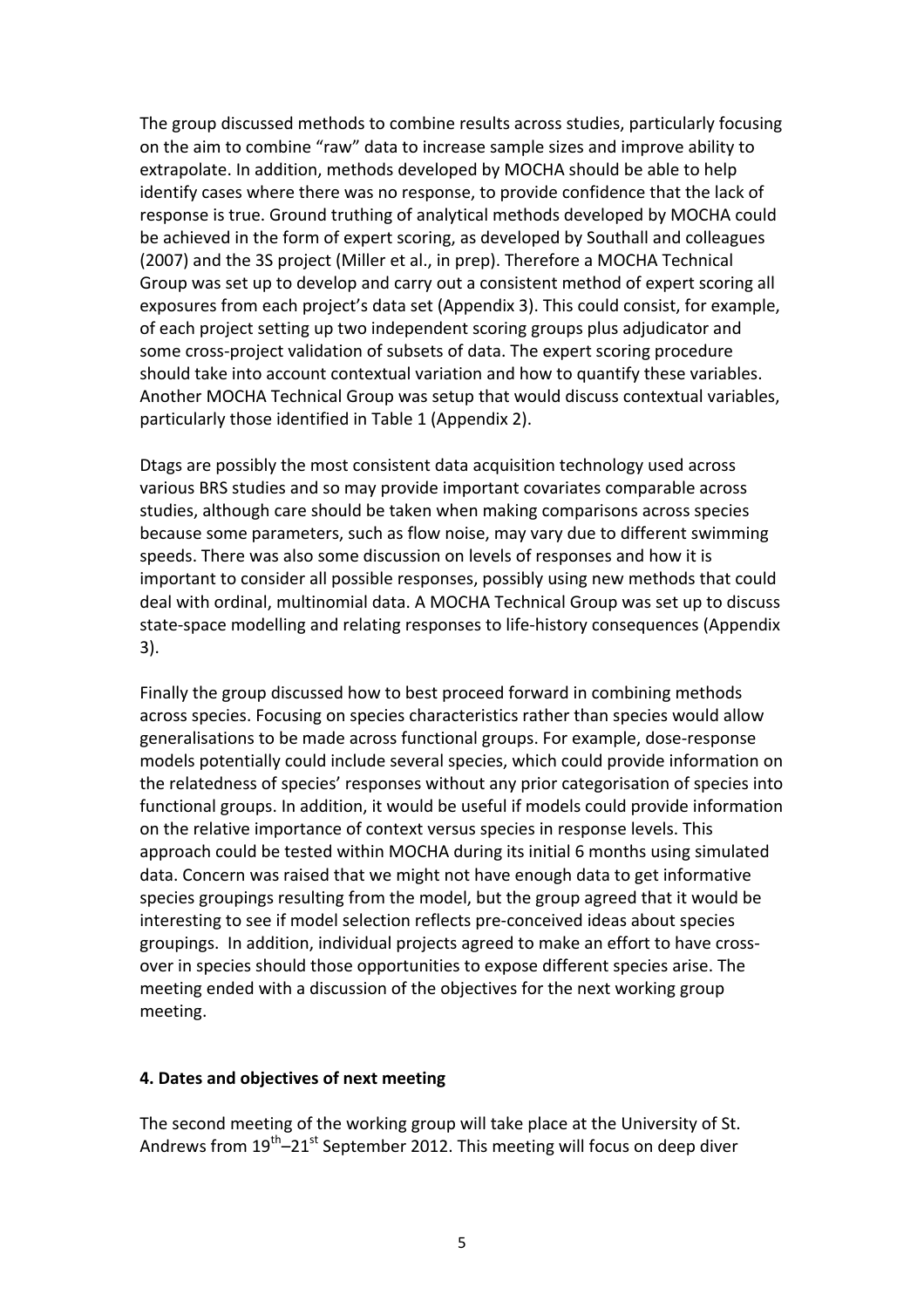species (beaked whales and sperm whales<sup>1</sup>) because these include species of concern, there are data for these species across multiple BRS projects and the metrics measured are fairly well defined and social complexities are minimized. In preparation for this meeting, the MOCHA project will focus work on combining different available datasets and looking for common metrics that can be applied across species. A MOCHA Technical Group has been set up to prepare this meeting (Appendix 3).

#### **5.\$References**

- Southall, B.L., Bowles, A.E., Ellison, W.T., Finneran, J.J., Gentry, R.L., Greene, C.R., Kastak, D., Ketten, D.R., Miller, J.H., Nachtigall, P.E., Richardson, W.J., Thomas, J.A., Tyack, P.L. (2007) Marine Mammal Noise Exposure Criteria: Initial Scientific Recommendations. Aquatic Mammals, 33(4).
- Miller, P.J.O., Wensveen, P.J., Antunes, R., Alves, A.C., Lam, F.P.A., Visser, F., Tyack, P.L., Sivle, L.D., Kleivane, L., Kvadsheim, P. (in prep.) The severity of behavioral changes observed during experimental exposures of killer, long finned pilot, and sperm whales to naval sonar.

!!!!!!!!!!!!!!!!!!!!!!!!!!!!!!!!!!!!!!!!!!!!!!!!!!!!!!!!!!!!

 $1$  Pilot whales are explicitly excluded because of their complex social structure, and are reserved for a future dedicated meeting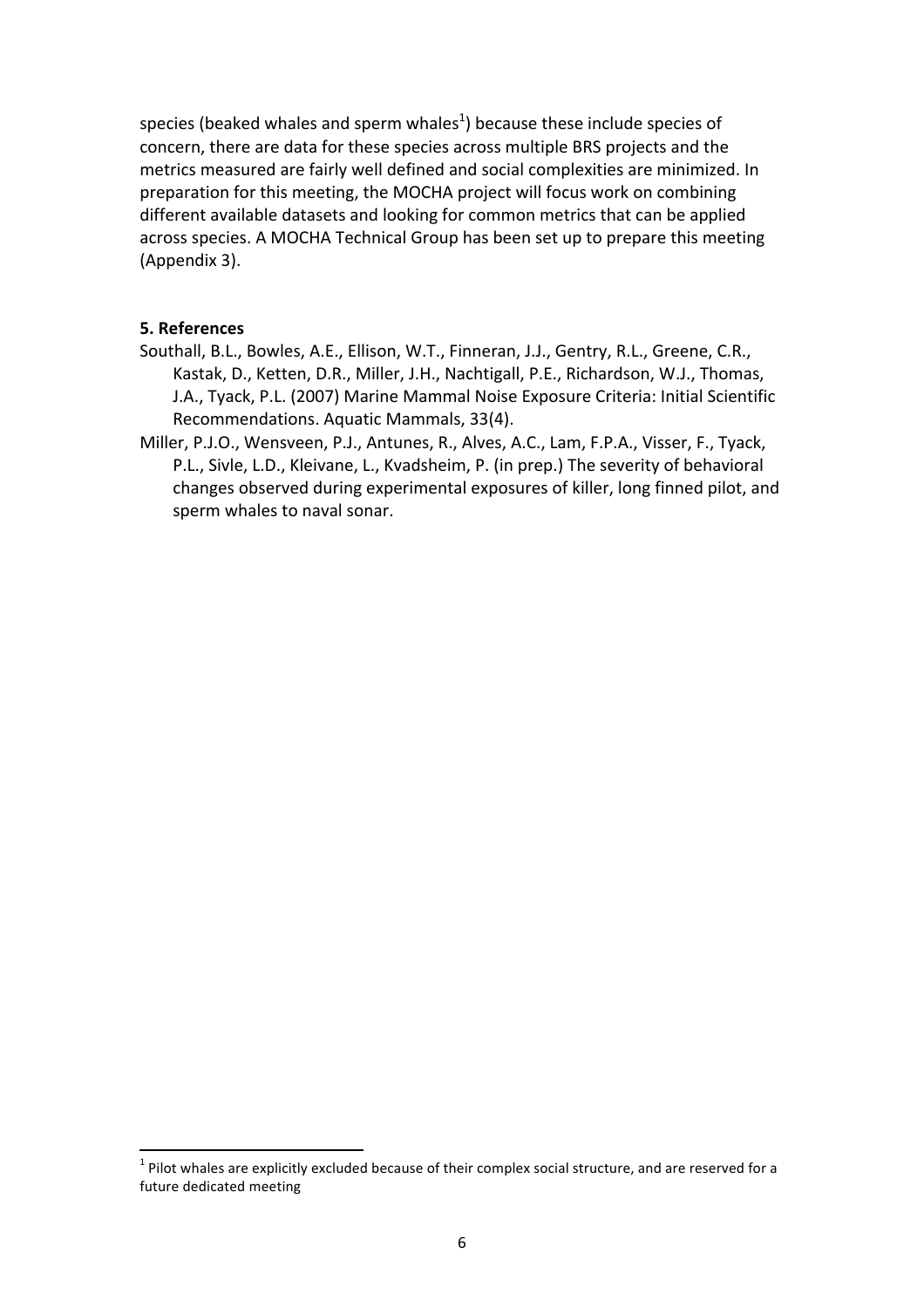

#### **APPENDIX\$1 – First\$Working\$Group\$Meeting\$Participants**

Len Thomas, CREEM, len@mcs.st-and.ac.uk Catriona Harris, CREEM, catriona@mcs.st-and.ac.uk Ian **Boyd**, SMRU, ilb@st-andrews.ac.uk Patrick Miller, SMRU, pm29@st-andrews.ac.uk Peter Tyack, SMRU, plt@st-andrews.ac.uk Andy!**Read**,!DUML,!aread@duke.edu Petter Kvadsheim, FFI, Petter-Helgevold.Kvadsheim@ffi.no Frans-Peter Lam, TNO, frans-peter.lam@tnl.nl Brandon **Southall**, SEA, Brandon.Southall@sea-inc.net Doug!**Nowacek**,!DUML,!dpn3@duke.edu John Harwood, CREEM/SMRU, jh17@st-andrews.ac.uk Dave Moretti, NUWC, david.moretti@navy.mil Ruth King, CREEM, ruth@mcs.st-and.ac.uk Monique MacKenzie, CREEM, monique@mcs.st-and.ac.uk Jason Matthiopoulos, CREEM, jm37@st-andrews.ac.uk Jeremy!**Goldbogen**, CRC, jgoldbogen@gmail.com Stacy DeRuiter, CREEM, stacy deruiter@yahoo.com Dina!**Sadykova**,!CREEM, dinasadykova@live.com Filipa Samarra, SMRU, fips2@st-andrews.ac.uk Rene **Dekeling**, NLDMO, RPA.Dekeling@mindef.nl Mike Weise, ONR, Michael.j.weise@navy.mil Lise Doksaeter **Sivle**, IMR, lise.doksaeter.sivle@imr.no Fleur Visser, KMR, fleurvisser@gmail.com Ricardo **Antunes**, SMRU, rna@st-andrews.ac.uk Paul Wensveen, SMRU, pwensveen@hotmail.com Charlotte!**Cure**,!SMRU,!charlotte.cure@laposte.net Alex **Bocconcelli**, WHOI, abocconcelli@whoi.edu Lars Kleivane, FFI, Lars.Kleivane@ffi.no Gordon!**Hastie**,!SMRU,!gdh@smru.co.uk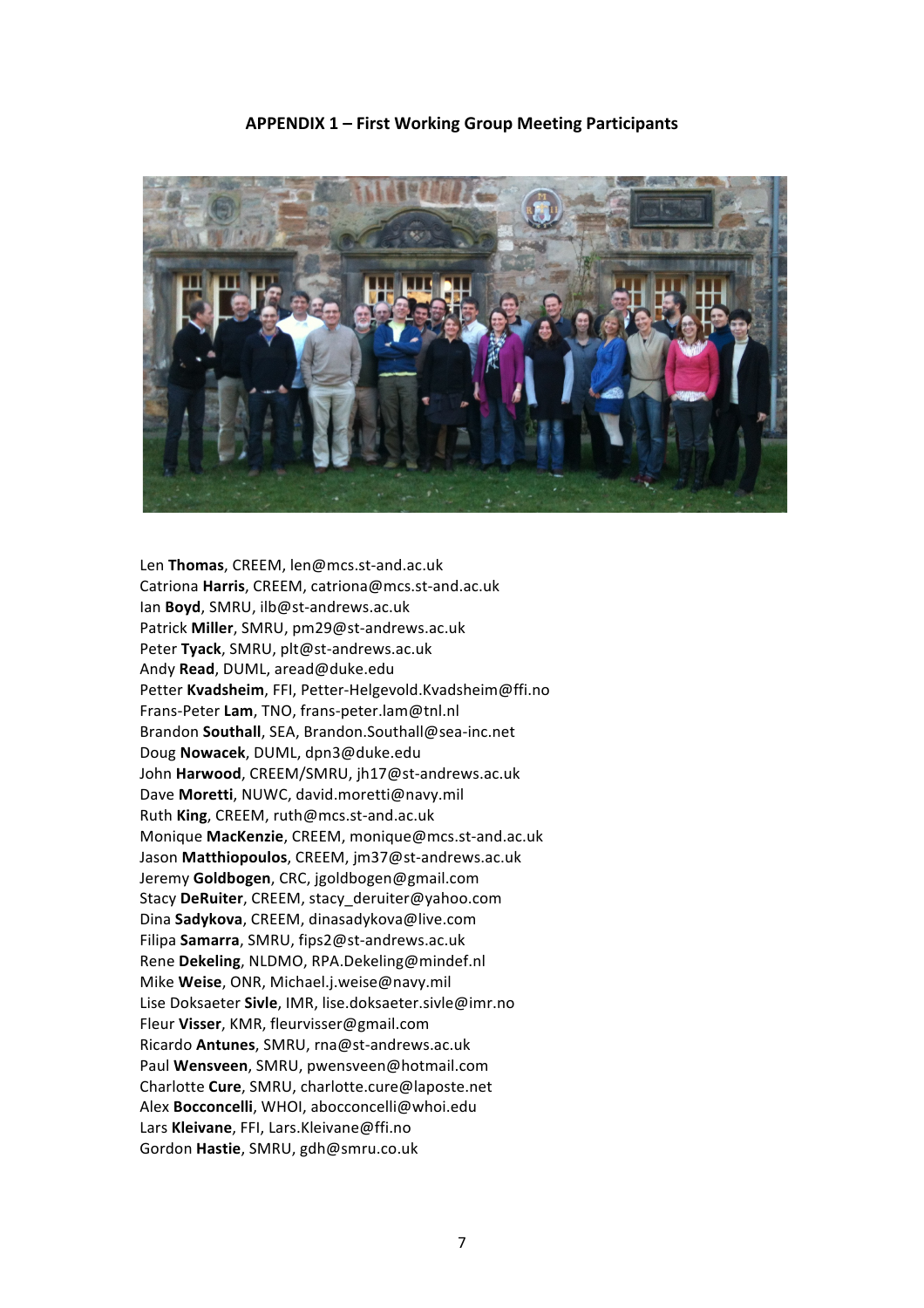#### **Institutional addresses**

| <b>CRC</b>   | Cascadia Research Collective, 218 1/2 W 4 <sup>th</sup> Ave., Olympia, WA 98501, USA |  |
|--------------|--------------------------------------------------------------------------------------|--|
| <b>CREEM</b> | Centre for Research into Ecological and Environmental Modelling, University of St    |  |
|              | Andrews, St Andrews KY16 9LZ, UK.                                                    |  |
| <b>DUML</b>  | Duke University Marine Lab, 135 Duke Marine Lab Rd Beaufort, NC 28516, USA           |  |
| <b>FFI</b>   | Maritime Systems Division, Norwegian Defence Research Establishment (FFI), NO-       |  |
|              | 3191 Horten, Norway                                                                  |  |
| IMR.         | Institute of Marine Research, Nordnesgaten 50, 5005 Bergen, Norway                   |  |
| <b>KMR</b>   | Kelp Marine Research, Amsterdam, The Netherlands                                     |  |
| <b>NLDMO</b> | NL Defence Materiel Organisation, Postbus 90822, 2509 LV Den Haag, Netherlands       |  |
| <b>NUWC</b>  | Navy Undersea Warfare Center, Newport, R.I. USA                                      |  |
| ONR          | Office of Naval Research, Marine Mammals & Biological Oceanography Program           |  |
|              | Code 322, One Liberty Center - Rm 1073, 875 N. Randolph St., Arlington, VA 22203-    |  |
|              | 1995, USA                                                                            |  |
| <b>SEA</b>   | Southall Environmental Associates, Inc., 9099 Soquel Drive, Suite 8 Aptos, CA        |  |
|              | 95003, USA                                                                           |  |
| SMRU         | Sea Mammal Research Unit, Scottish Oceans Institute, University of St Andrews, St    |  |
|              | Andrews KY16 8LB, UK                                                                 |  |
| <b>TNO</b>   | Observation Systems, TNO, Defence, Security and Safety, The Hague, The               |  |
|              | <b>Netherlands</b>                                                                   |  |
| <b>WHOI</b>  | Woods Hole Oceanographic Institution, Woods Hole, MA 02543, USA                      |  |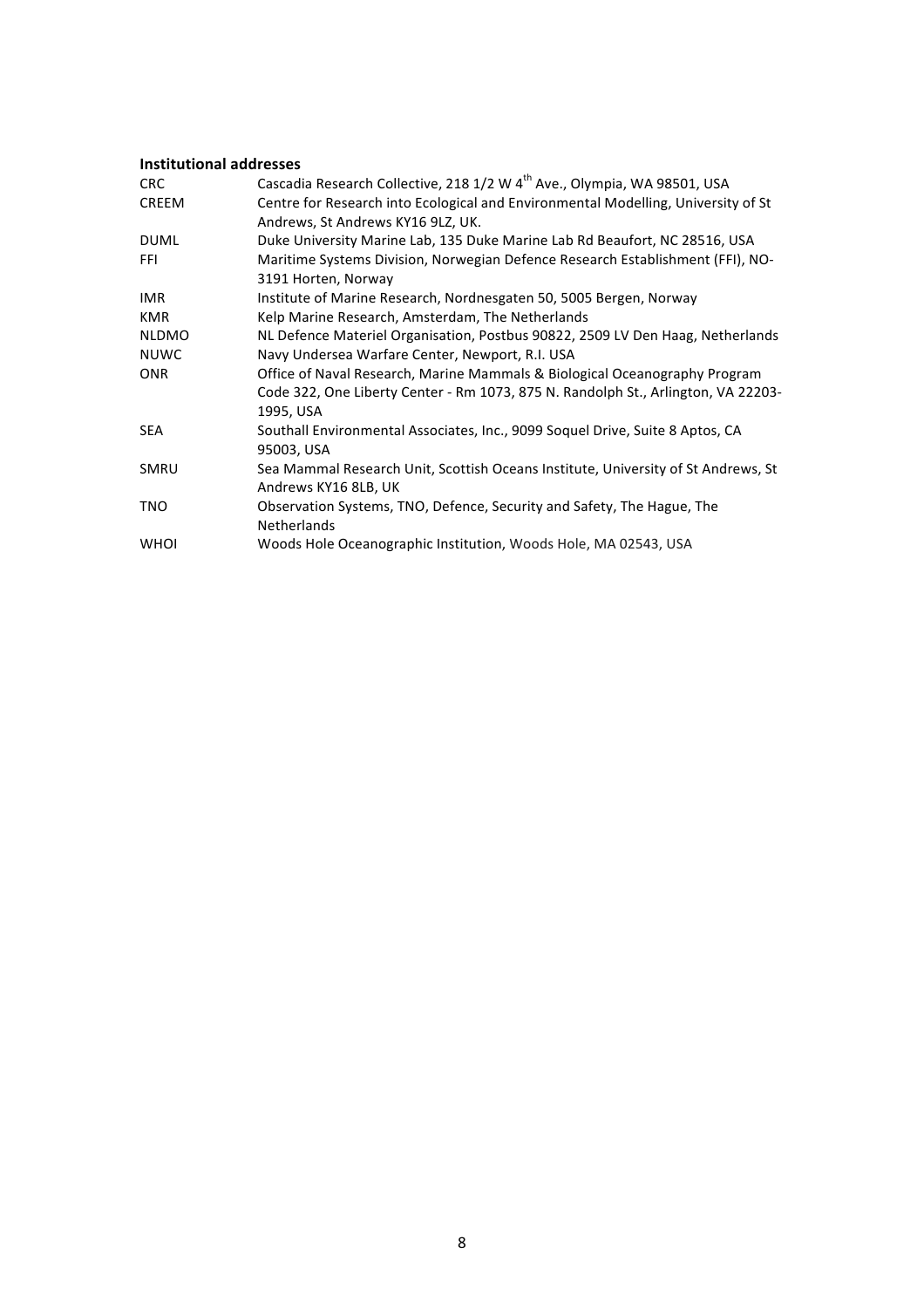## **APPENDIX 2**

| <b>Focal animal</b> | <b>Species</b>                                                |  |
|---------------------|---------------------------------------------------------------|--|
|                     | Age/sex class                                                 |  |
|                     | History of exposure (exposure session $-1^{st}$ or $2^{nd}$ , |  |
|                     | and type of previous exposure - MF, Killer whale,             |  |
|                     | PRN)                                                          |  |
|                     | Habituation to/previous experience of noise (e.g.             |  |
|                     | AUTEC versus 3S2 site)                                        |  |
|                     | Tagged or not (with one or multiple tags)                     |  |
| <b>Source</b>       | Signal type                                                   |  |
| characteristics     |                                                               |  |
|                     | Source type                                                   |  |
|                     | Directionality                                                |  |
|                     | Depth of source                                               |  |
|                     | Frequency/Bandwidth                                           |  |
|                     | Source levels                                                 |  |
| <b>Context</b>      | Behavioural state at exposure point (and protocol)            |  |
|                     | Availability of prey/motivation data                          |  |
|                     | Context in terms of land/bathymetry                           |  |
|                     | Presence of other activities                                  |  |
|                     | Ambient noise levels                                          |  |
|                     | Presence of conspecifics                                      |  |
| <b>Exposure</b>     | Vessel moving?                                                |  |
| protocol            |                                                               |  |
|                     | Multiple playbacks on individual?                             |  |
|                     | Timing and duration of ramp-up and exposure                   |  |
|                     | Length of pre-exposure and post-exposure periods              |  |
|                     | Order of exposures                                            |  |
|                     | Timing of control period                                      |  |
|                     | Distance between source and animal                            |  |
|                     | Received levels - measured?                                   |  |
|                     | Specificity of control sounds e.g. killer whales              |  |
| <b>Observation</b>  | Acoustic measurements/protocols                               |  |
| protocols           |                                                               |  |
|                     | Visual observation protocols                                  |  |
|                     | (tracking locations, group level behaviour)                   |  |
|                     | Type of tag and measurements being collected by               |  |
|                     | tag                                                           |  |

# Table 1. Contextual variables that differ across projects and exposure events